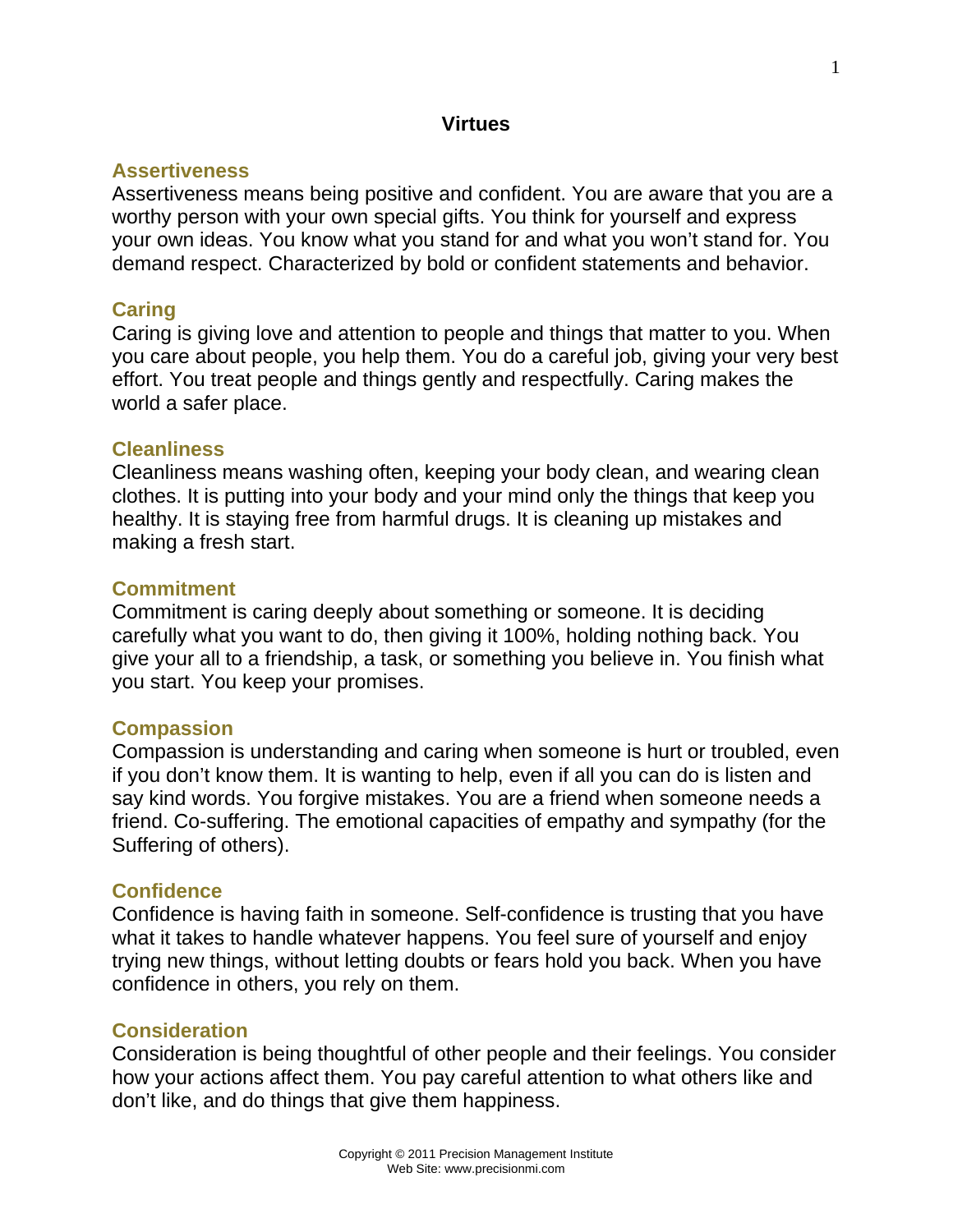# **Cooperation**

Cooperation is working together and sharing the load. When we cooperate, we join with others to do things that cannot be done alone. We are willing to follow the rules which keep everyone safe and happy. Together we can accomplish great things.

## **Courage**

Courage is bravery in the face of fear. You do the right thing even when it is hard or scary. When you are courageous, you don't give up. You try new things. You admit mistakes. Courage is the strength in your heart.

## **Courtesy**

Courtesy is being polite and having good manners. When you speak and act courteously, you give others a feeling of being valued and respected. Greet people pleasantly. Bring courtesy home. Your family needs it most of all. Courtesy helps life to go smoothly.

## **Creativity**

Creativity is the power of imagination. It is discovering your own special talents. Dare to see things in new ways and find different ways to solve problems. With your creativity, you can bring something new into the world.

## **Dedicated**

Devoted to a cause, ideal, or purpose**:** Zealous; devoted or faithful. Wholly committed to a particular course of thought or action

## **Detachment**

Detachment is experiencing your feelings without allowing your feelings to control you. Instead of just reacting, with detachment you are free to choose how you will act. You use thinking and feeling together, so you can make smart choices.

## **Determination**

You focus your energy and efforts on a task and stick with it until it is finished. Determination is using your will power to do something when it isn't easy. You are determined to meet your goals even when it is hard or you are being tested. With determination we make our dreams come true.

## **Diligence**

Diligence is working hard and doing your absolute best. You take special care by doing things step by step. Diligence helps you to get things done with excellence and enthusiasm. Diligence leads to success.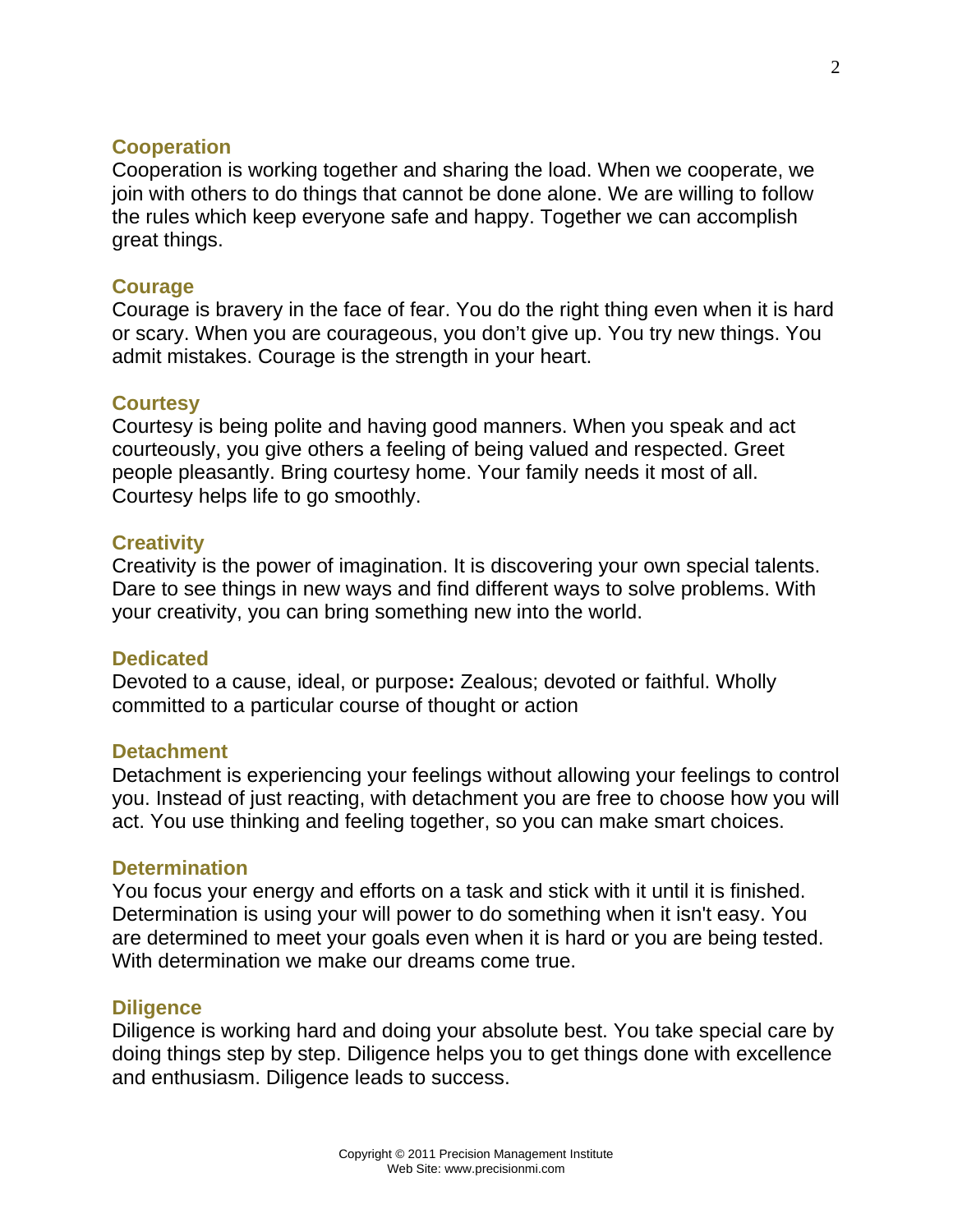### **Enthusiasm**

Enthusiasm is being cheerful, happy, and full of spirit. It is doing something wholeheartedly and eagerly. When you are enthusiastic, you have a positive attitude. Enthusiasm is being inspired.

#### **Excellence**

Excellence is doing your best, giving careful attention to every task and every relationship. Excellence is effort guided by a noble purpose. It is a desire for perfection. The perfection of a seed comes in the fruit. When you practice excellence, you bring your gifts to fruition. Excellence is the key to success.

### **Faith**

Total belief and trust. The confident belief or trust in the truth or trustworthiness of a person, concept or thing. Inner attitude, conviction, or trust. In religious traditions stressing divine grace, it is the inner certainty or attitude of love granted by God himself. In Christian theology, faith is the divinely inspired human response to God's historical revelation through Jesus Christ and, consequently, is of crucial significance.

#### **Flexibility**

Flexibility is being open to change. You consider others' ideas and feelings and don't insist on your own way. Flexibility gives you creative new ways to get things done. You get rid of bad habits and learn new ones. Flexibility helps you to keep changing for the better.

#### **Forgiveness**

Being forgiving is giving someone another chance after they have done something wrong. Everyone makes mistakes. Instead of revenge, make amends. Forgive yourself too. Instead of feeling hopeless after a mistake, decide to act differently, and have faith that you can change.

### **Friendliness**

Friendliness is being a friend, through good times and bad. You take an interest in other people and make them feel welcome. You share your belongings, your time and yourself. Friendliness is the best cure for loneliness.

### **Generosity**

Generosity is giving and sharing. You share freely, not with the idea of receiving something in return. You find ways to give others happiness, and give just for the joy of giving. Generosity is one of the best ways to show love and friendship.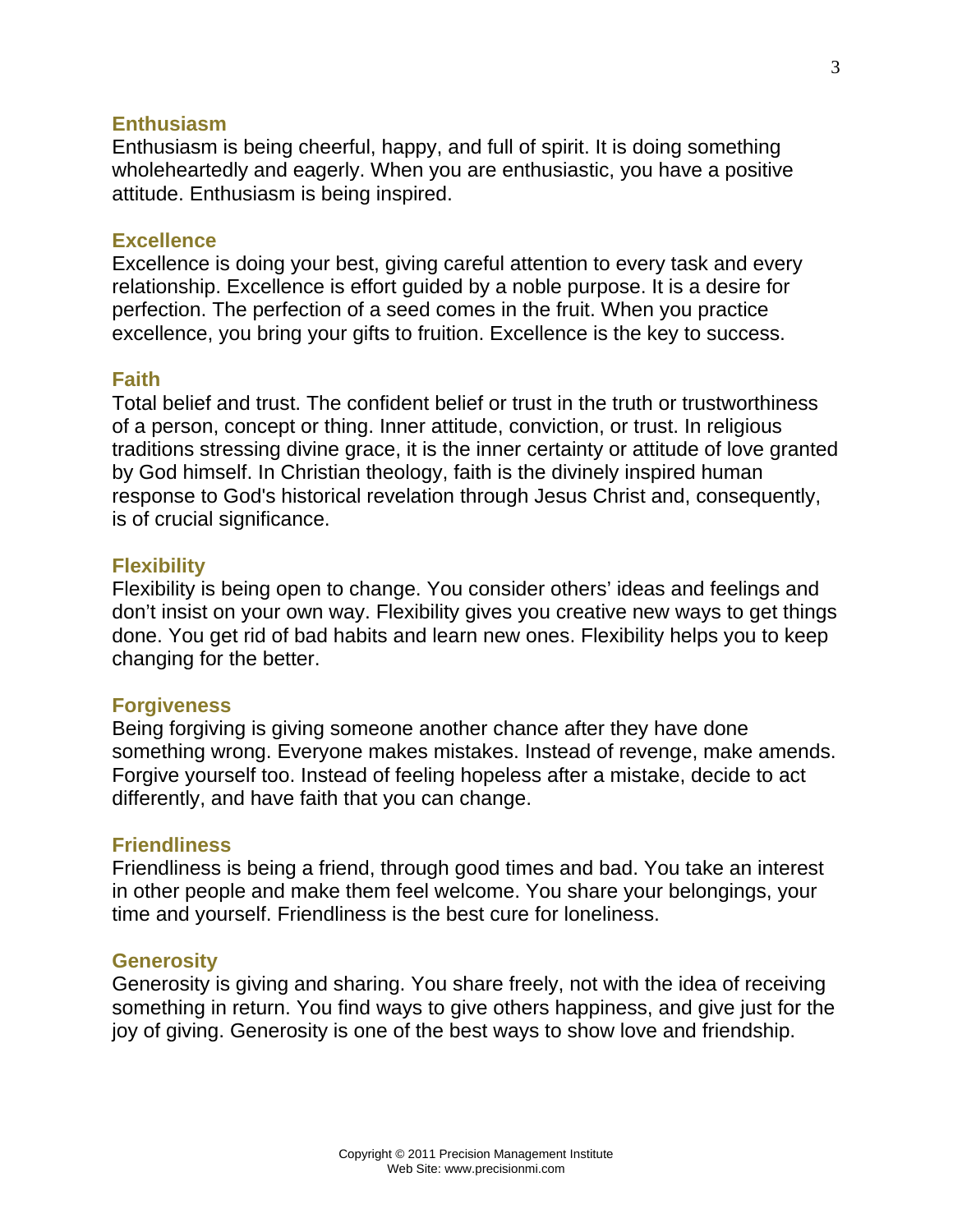## **Gentleness**

Gentleness is moving wisely, touching softly, holding carefully, speaking quietly and thinking kindly. When you feel mad or hurt, use your self-control. Instead of harming someone, talk things out peacefully. You are making the world a safer, gentler place.

## **Helpfulness**

Helpfulness is being of service to others, doing thoughtful things that make a difference in their lives. Offer your help without waiting to be asked. Ask for help when you need it. When we help each other, we get more done. We make our lives easier.

# **Honesty**

Honesty is being truthful and sincere. It is important because it builds trust. When people are honest, they can be relied on not to lie, cheat or steal. Being honest means that you accept yourself as you are. When you are open and trustworthy, others can believe in you.

## **Honor**

Honor is living by the virtues, showing great respect for yourself, other people, and the rules you live by. When you are honorable, you keep your word. You do the right thing regardless of what others are doing. Honor is a path of integrity.

## **Hope**

One of the three theological virtues, the others being faith and charity (love). It is distinct from the latter two because it is directed exclusively toward the future, as fervent desire and confident expectation. When hope has attained its object, it ceases to be hope and becomes possession. Consequently, whereas "love never ends," hope is confined to man's life on Earth.

## **Humility**

Being humble is considering others as important as yourself. You are thoughtful of their needs and willing to be of service. You don't expect others or yourself to be perfect. You learn from your mistakes. When you do great things, humility reminds you to be thankful instead of boastful.

## **Idealism**

When you have ideals, you really care about what is right and meaningful in life. You follow your beliefs. You don't just accept things the way they are. You make a difference. Idealists dare to have big dreams and then act as if they are possible.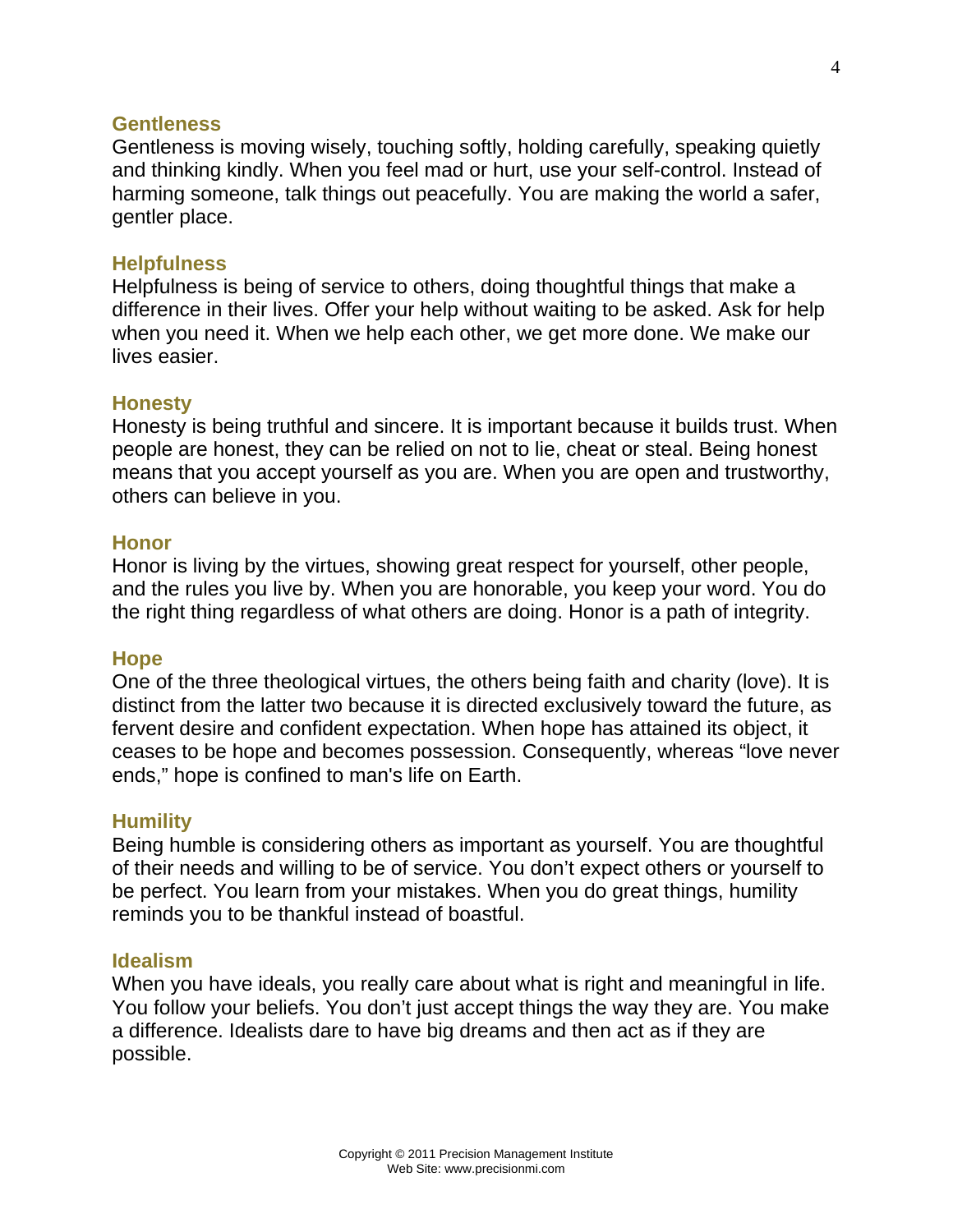### **Integrity**

Integrity is living by your highest values. It is being honest and sincere. Integrity helps you to listen to your conscience, to do the right thing, and to tell the truth. You act with integrity when your words and actions match. Integrity gives you self-respect and a peaceful heart.

#### **Joyfulness**

Joyfulness is an inner sense of peace and happiness. You appreciate the gifts each day brings. Without joyfulness, when the fun stops, our happiness stops. Joy can carry us through the hard times even when we are feeling very sad. Joy gives us wings.

#### **Justice**

Practicing justice is being fair. It is solving problems so everyone wins. You don't prejudge. You see people as individuals. You don't accept it when someone acts like a bully, cheats or lies. Being a champion for justice takes courage. Sometimes when you stand for justice, you stand alone.

### **Kindness**

Kindness is showing you care, doing some good to make life better for others. Be thoughtful about people's needs. Show love and compassion to someone who is sad or needs your help. When you are tempted to be cruel, to criticize or tease, decide to be kind instead.

#### **Love**

Love is a special feeling that fills your heart. You show love in a smile, a kind word, a thoughtful act or a hug. Love is treating people and things with care and kindness because they mean so much to you. Love is contagious. It keeps spreading. A warm attachment, enthusiasm, or devotion. An unselfish loyal and benevolent concern for the good of another. Strong affection for another arising out of kinship or personal ties.

#### **Loyalty**

Loyalty is staying true to someone. It is standing up for something you believe in without wavering. It is being faithful to your family, country, school, friends or ideals, when the going gets tough as well as when things are good. With loyalty, you build relationships that last forever.

#### **Moderation**

Moderation is creating a healthy balance in your life between work and play, rest and exercise. You don't overdo or get swept away by the things you like. You use your self-discipline to take charge of your life and your time.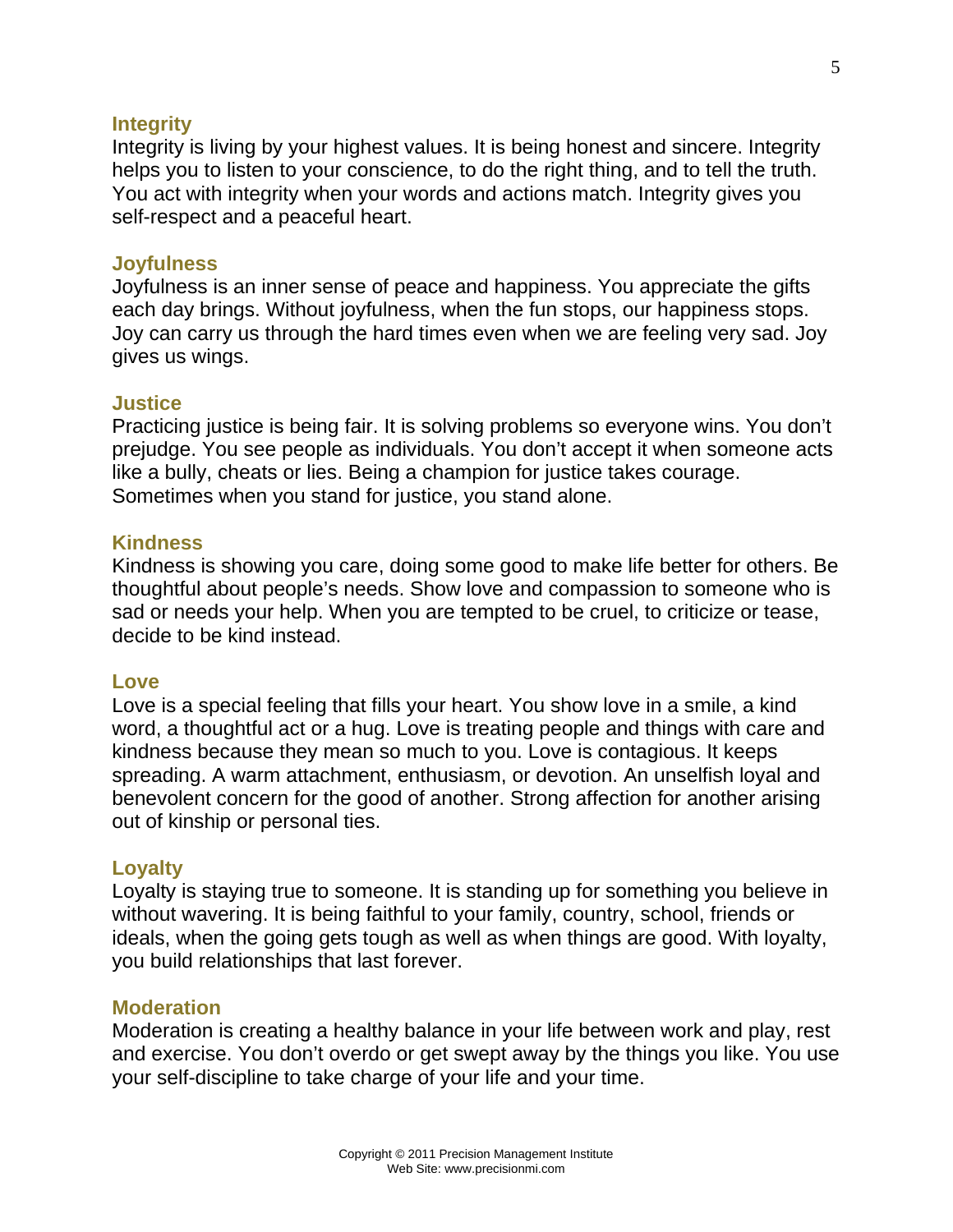## **Modesty**

Modesty is having self-respect. When you value yourself with quiet pride, you accept praise with humility and gratitude. Modesty is being comfortable with yourself and setting healthy boundaries about your body and your privacy.

#### **Orderliness**

Orderliness is being neat and living with a sense of harmony. You are organized, and you know where things are when you need them. Solve problems step by step instead of going in circles. Order around you creates order inside you. It gives you peace of mind.

#### **Patience**

Patience is quiet hope and trust that things will turn out right. You wait without complaining. You are tolerant and accepting of difficulties and mistakes. You picture the end in the beginning and persevere to meet your goals. Patience is a commitment to the future.

#### **Peacefulness**

Peacefulness is being calm inside. Take time for daily reflection and gratitude. Solve conflicts so everyone wins. Be a peacemaker. Peace is giving up the love of power for the power of love. Peace in the world begins with peace in your heart.

#### **Perseverance**

Perseverance is being steadfast and persistent. You commit to your goals and overcome obstacles, no matter how long it takes. When you persevere, you don't give up...you keep going. Like a strong ship in a storm, you don't become battered or blown off course. You just ride the waves.

#### **Purposefulness**

Being purposeful is having a clear focus. Begin with a vision for what you want to accomplish, and concentrate on your goals. Do one thing at a time, without scattering your energies. Some people let things happen. When you are purposeful, you make things happen.

#### **Reliability**

Reliability means that others can depend on you. You keep your commitments and give your best to every job. You are responsible. You don't forget, and you don't need to be reminded. Other people can relax knowing things are in your reliable hands.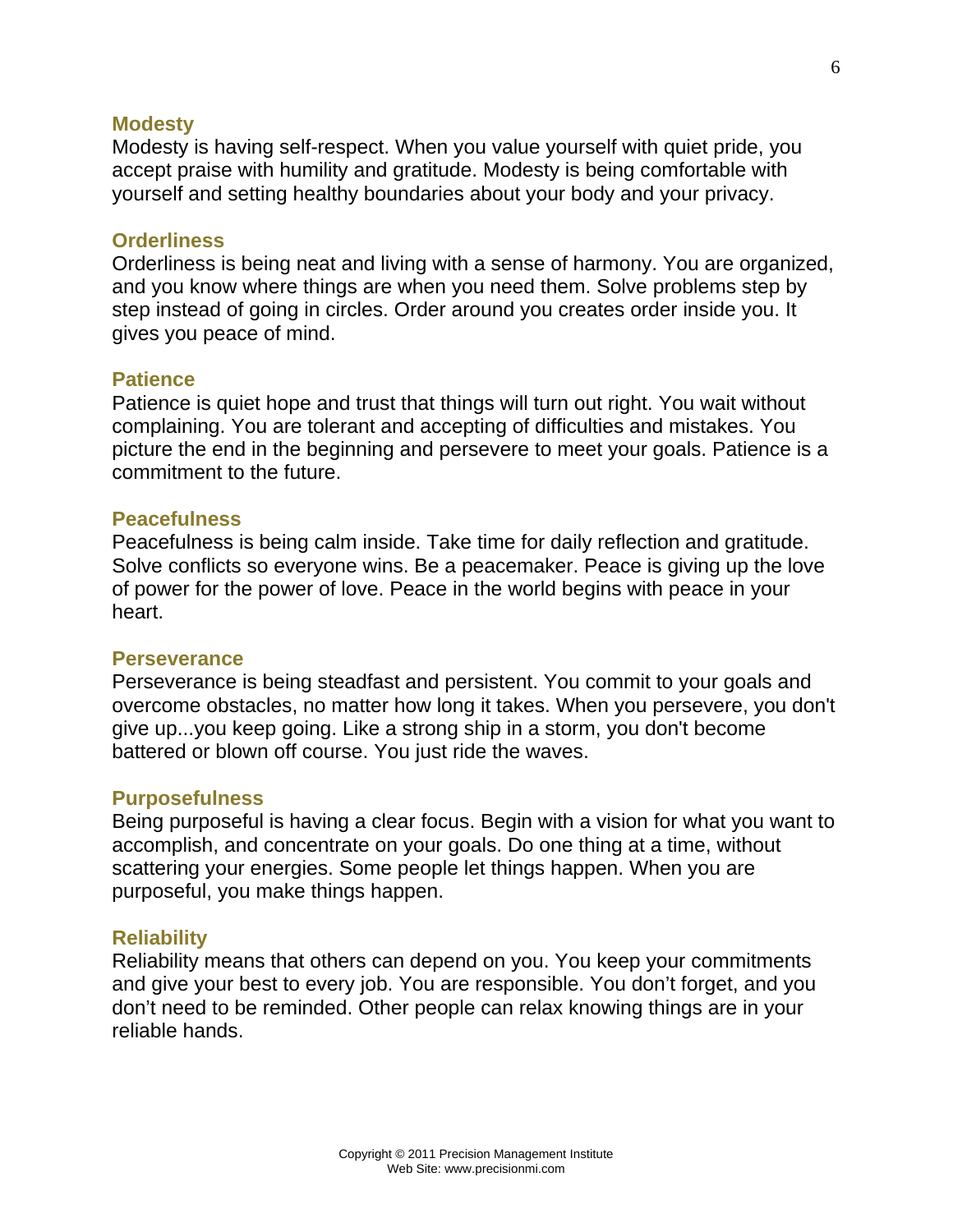### **Respect**

We show respect by speaking and acting with courtesy. We treat others with dignity and honor the rules of our family, school and nation. Respect yourself, and others will respect you.

#### **Responsibility**

Being responsible means others can trust you to do things with excellence. You accept accountability for your actions. When you make a mistake, you offer amends instead of excuses. Responsibility is the ability to respond ably and to make smart choices.

#### **Self-discipline**

Self-discipline means self-control. It is doing what you really want to do, rather than being tossed around by your feelings like a leaf in the wind. You act instead of react. You get things done in an orderly and efficient way. With self-discipline, you take charge of yourself.

#### **Service**

Service is giving to others, making a difference in their lives. You consider their needs as important as your own. Be helpful without waiting to be asked. Do every job with excellence. When you act with a spirit of service, you can change the world.

#### **Tact**

Tact is telling the truth kindly, considerate of how your words affect others' feelings. Think before you speak, knowing what is better left unsaid. When you are tactful, others find it easier to hear what you have to say. Tact builds bridges.

#### **Thankfulness**

Thankfulness is being grateful for what we have. It is an attitude of gratitude for learning, loving and being. Appreciate the little things that happen around you and within you every day. Think positively. Thankfulness brings contentment.

#### **Tolerance**

Being tolerant is accepting differences. You don't expect others to think, look, speak or act just like you. You are free of prejudice, knowing that all people have feelings, needs, hopes and dreams. Tolerance is also accepting things you wish were different with patience and flexibility.